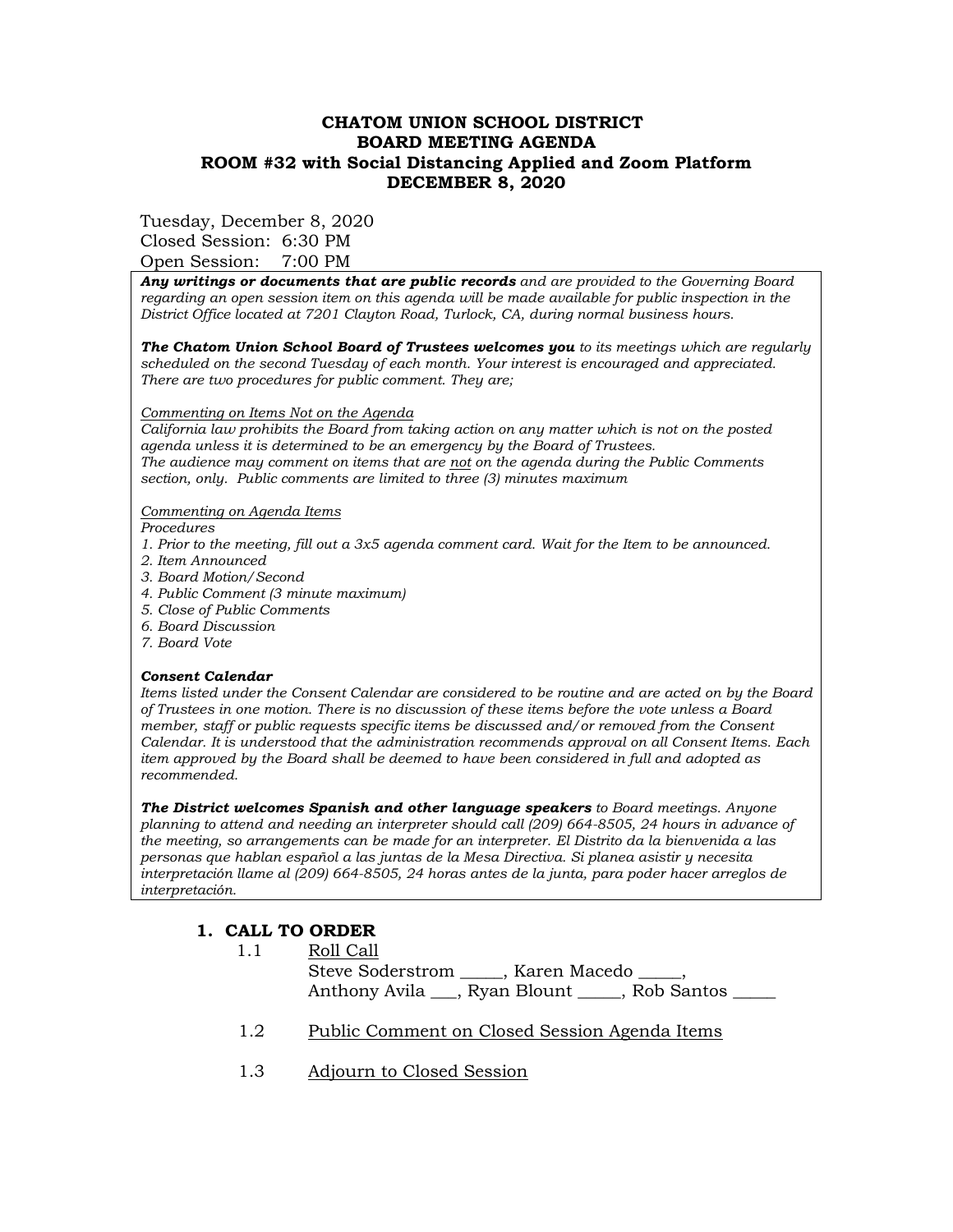*Page 2*

#### **2. CLOSED SESSION**

*Disclosure of Items Discussed in Closed Session (Gov. Code 54947.7)*

- 2.1 Public Employee Appointment (Gov. Code 54957 and 54954.5 (e)
- 2.2 Public Employees Discipline/Dismissal/Release/Non-reelection/Leaves of Absence/Resignation/Job Share (Gov. Code 54954.5 (e) and Gov. Code 54957)
- 2.3 Negotiations
- 2.4 Possible Litigation Update
- 2.5 Adjournment Back to Public Session

## **3. OPEN SESSION: CALL TO ORDER**

- 3.1 Roll Call Steve Soderstrom \_\_\_\_\_, Karen Macedo \_\_\_\_, Anthony Avila \_\_\_, Ryan Blount \_\_\_\_\_\_, Rob Santos
- 3.2 Flag Salute
- 3.3 Report from Closed Session
- 3.4 Approval of Agenda

## **4. CONSENT CALENDAR**

- 4.1 Board Minutes
- 4.2 Fiscal Services Warrants/Payroll
- 4.3 Declaration of Obsolete Items
- 4.4 Collection of Developer Fees (if any)
- 4.5 Consider Approval of Renewal of School Services of California **Contract**

#### **5. PUBLIC COMMENT/RECOGNITION**

- 5.1 Public Recognition
	- 5.1.1 Community Support and Donations
		- Thank you card from Chatom Elementary Room #3 to the Board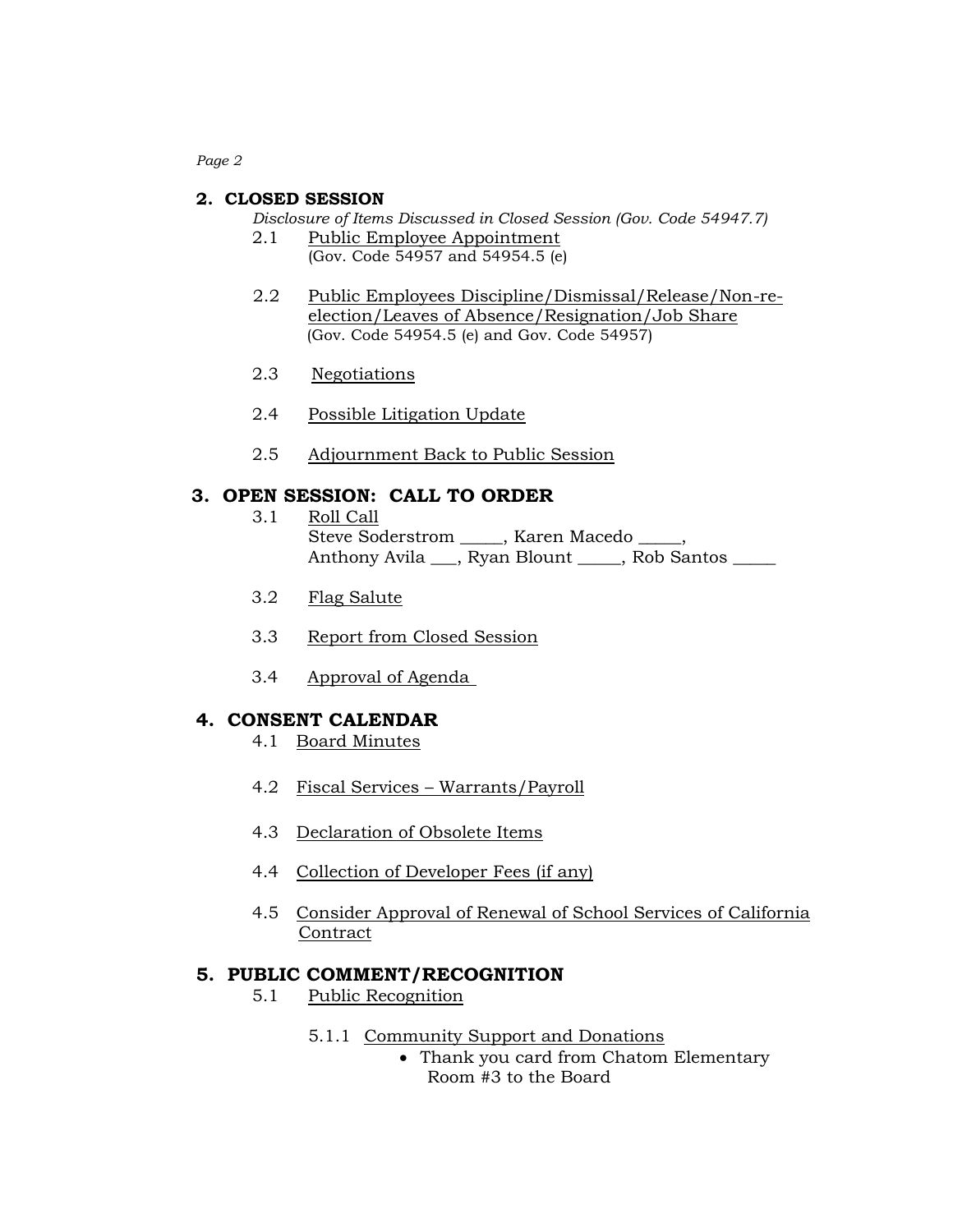- Turlock Sunrise Rotary Club- Annual donation of dictionaries for 3rd grade
- Local Warriors Club Shopping trip for students in need at Mountain View and Chatom Elementary
- Westside Ministries Coat and clothing donation for students in need at Chatom Elementary and Mountain View
- Mitchell Community Church "Angel Tree" gifts for up to 23 students from Chatom Elementary and Mountain View
- Kiwanis Club Shopping trip for three families (10 children)
- Richard and Tanya Haley Complete Thanksgiving dinners were donated to two Chatom and Mountain View families
- Gity Miller Four bicycles donated to Chatom students

The list reflects donations received as of December 2, 2020. It does not include donations made after December 2nd or donations received from anonymous donors.

The Chatom Union School District is very fortunate to have many organizations and community partnerships to support our staff and students. We appreciate all their support and thank all our donors including those who may not be listed.

## **6. INFORMATION**

- 6.1 Calendar of Events
- 6.2 Board Financial Summary Report

## 6.3 Program Reports

Chatom Elementary School Mt. View Middle School Chatom State Preschool Chatom Union School District

# **7. ACTION**

7.1 Consider Approval of Revised Classified Salary Changes Effective January 1, 2021 to Reflect New California Minimum Wage